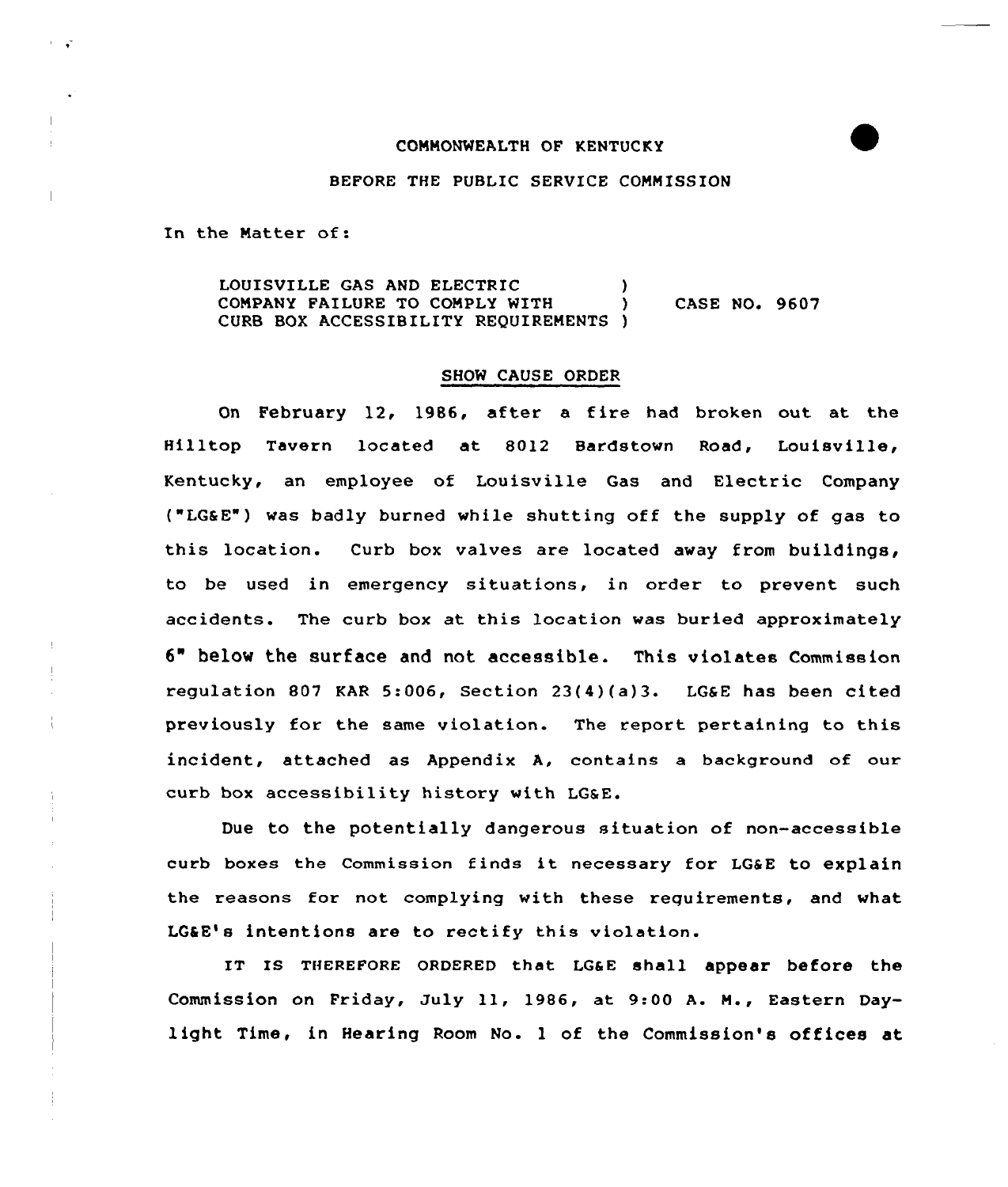Frankfort, Kentucky, for the purpose of presenting evidence related to LG&E's curb box accessibility program and to show cause why the Commission should not penalize it for the stated violation.

Done at Frankfort, Kentucky, this 24th day of June, 1986.

PUBLIC SERVICE COMMISSION

ard D. Thomas f. rman  $\overline{\texttt{Wice}}$ 

Veure VI (e) cllesins

ATTEST <sup>s</sup>

 $\mathbb{R}^3$ 

 $\hat{\boldsymbol{\epsilon}}$ 

**Secretary**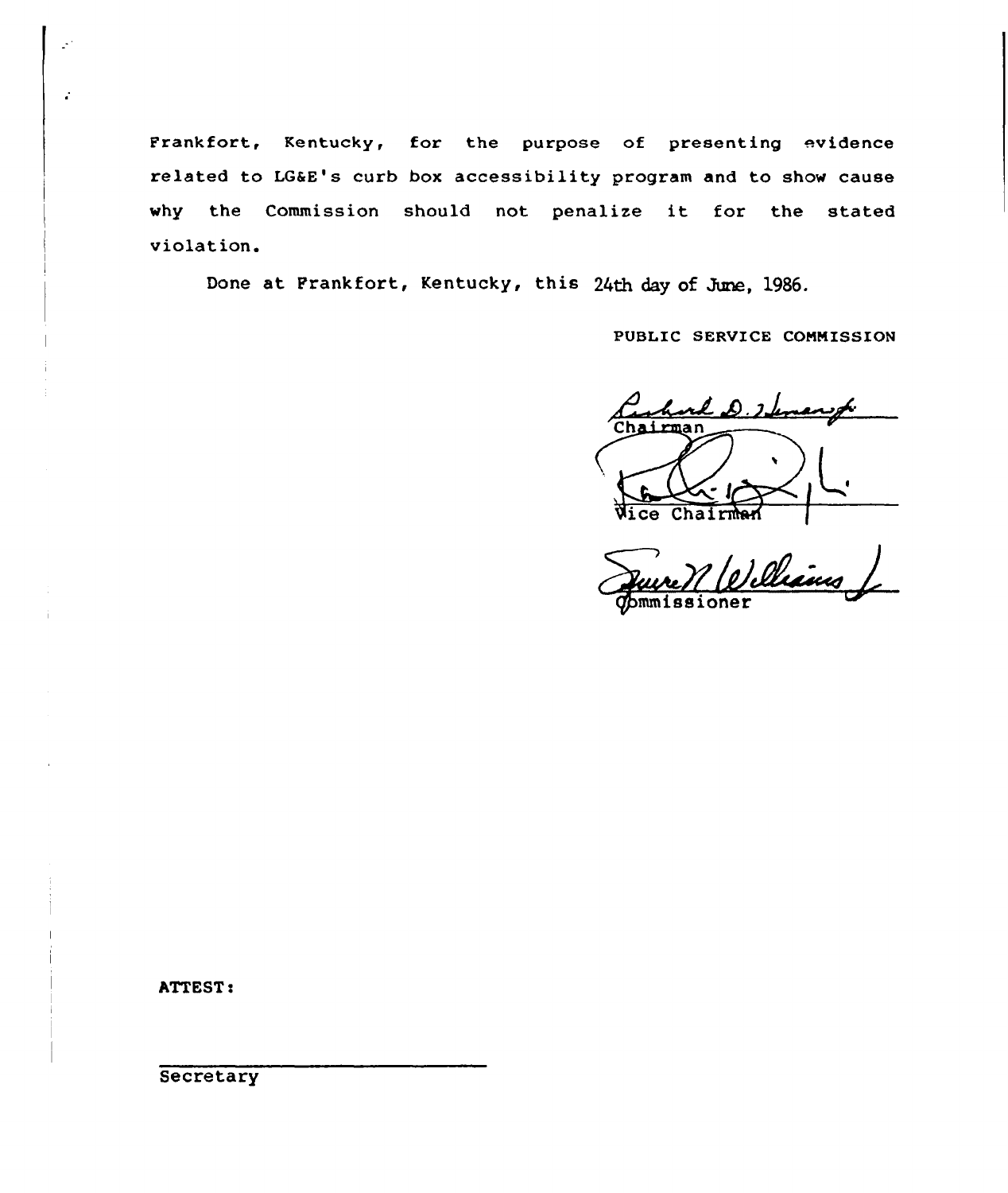#### APPENDIX A

# R E P 0 R T

TO: Claude G. Rhorer, Jr., Director Division of Utility Engineering and Services

THRU: E. Scott Smith, Chief Engineer  $\beta$ Larry L. Amburgey, Investigator Supervisor  $21$ 

<sup>F</sup>ROM: Jeffrey M. Schroeder Utility Investigator

DATE: April 22, 1986

RE: Accident Investigation of Fire at Hilltop Tavern, Louisville, Kentucky

#### BRIEF

On February 12, 1986, we received notice from Louisville Gas and Electric Company (LG6E) of a fire and an injured employee. Details of this incident are found in the investigation of this Report. This investigation uncovered a previous and constant deficiency with LGsE.

#### BACKGROUND

During an investigation of a natural gas explosion incident of September 23, 1984, at 4864 Fegenbush Lane, Louisville, Kentucky, LG&E was unable to locate the cut-off valve in the curb box located near the main. At this time LG4E was cited under 807 KAR 5:006, Section 23(4)(a)3, of the PSC General Rules. This regulation requires the utility to annually inspect curb box locations for accessibility. Records indicate that the curb box at 4864 Fegenbush Lane was last checked for accessibility on August. 4, 1982. This finding prompted correspondence between our staff and LG&E to correct this violation.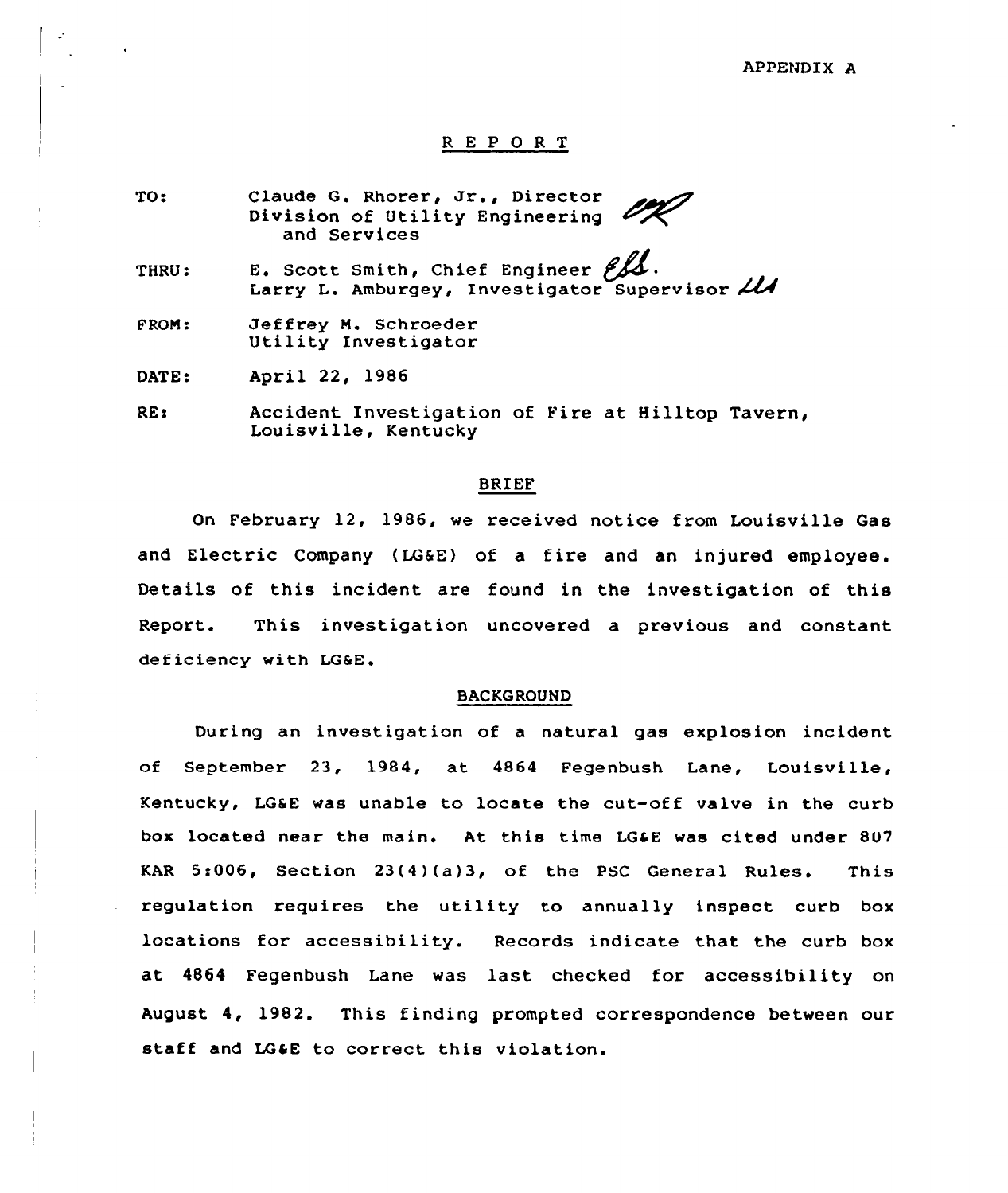REPORT — LG&E Hilltop Tavern Incident Page Two April 22, 1986

 $\mathbf{r}=\mathbf{r}$ 

LG&E instructs its meter readers to check for accessibility of curb boxes on an annual basis. However, it appears that LG&E meter readers do not spend time locating the curb boxes, If these curb boxes are not visible they are recorded as being nonaccessible. At this time LG&E has not provided the manpower to locate these curb boxes that have been recorded as being non $accessible.$ 

LG&E has begun a program to check these curb boxes for operability on a "catch up" schedule. Under PSC regulations, curb box valves must be inspected for operability on a ten year basis. However, the curb boxes that were recorded as non-accessible are not given priority.

LG&E has 6 one-man crews to check these curb box valves and are trying to get <sup>6</sup> additional employees. Even with 12 employees the company may have difficulty completing its inspection requirements.

LG&E was again cited for this deficiency on our 1985 Comprehensive Inspection.

## INVESTIGATION

on February 12, 1986, the gas section received notice from LG&E of a fire and an injured LG&E employee at the Hilltop Tavern in Louisville, Kentucky. At the time of the call the situation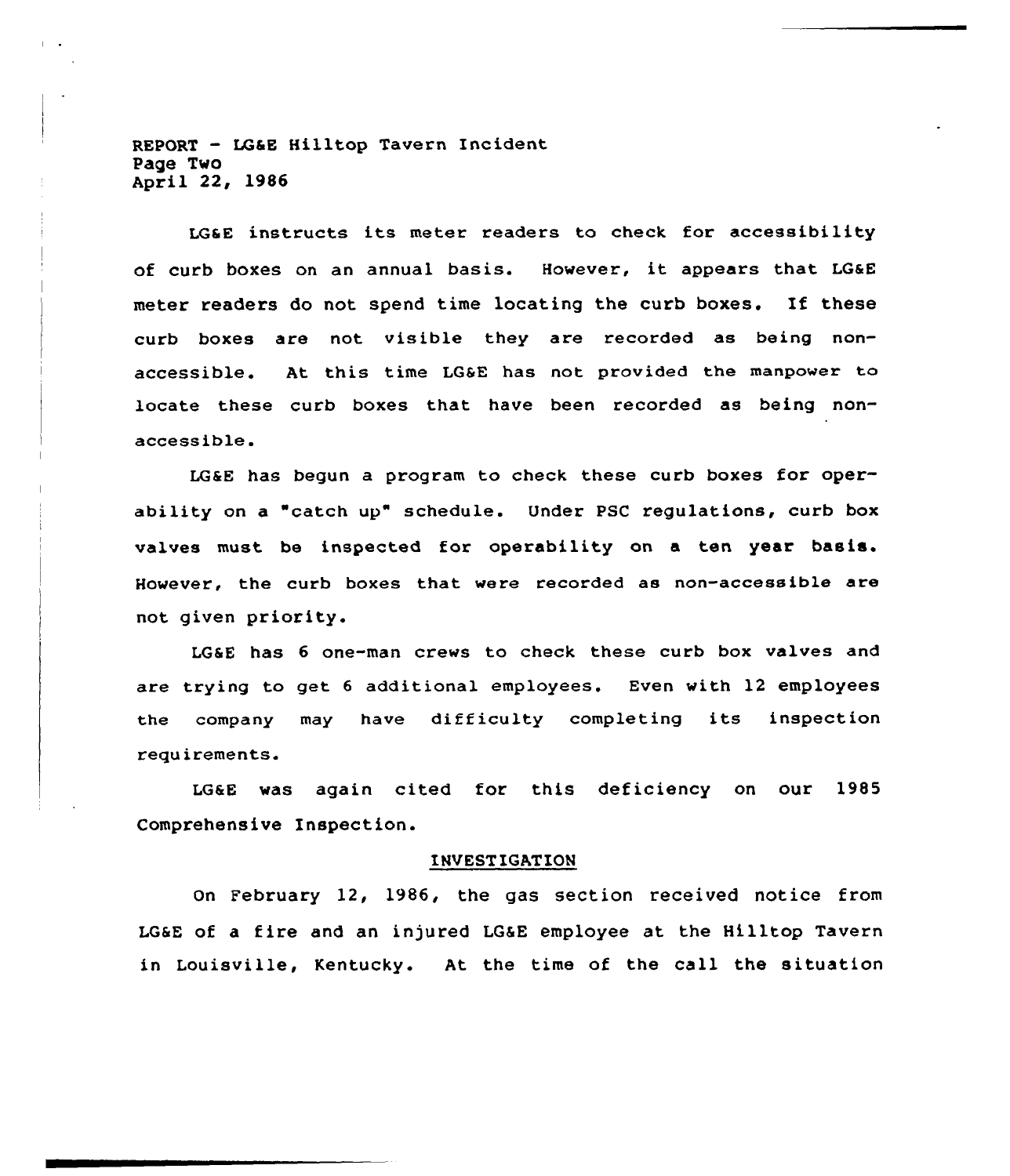REPORT - LG&E Hilltop Tavern Incident Page Three April 22, 1986

sounded serious, so I was instructed by Investigator Supervisor Larry Amburgey to go to the site to further investigate this incident.

As I arrived, at 8012 Bardstown Road, another LG&E crew was on the job to test the lines and restore service to the tavern. Fred Lutz of LG&E, who investigates all incidents involving LG&E was at the site. Mr. Lutz explained the situation of the incident. I stayed at the site where a crew was trying to locate a curb box. These curb boxes should be accessible. The crew found the curb box <sup>4</sup> to <sup>6</sup> inches below the surface in front of the tavern. The LGaE employee might not have been burned if the curb box had been accessible.

The line was separated at the curb box and plugged for test purposes. The service line held at 80 psig. The house line was tested with a mercury gauge at 10 pounds. The pressure did not hold so the lines were plugged. LG&E will renew service after a plumber has repaired the house lines.

On February 13, 1986, I met with LGaE officials Bill Neblett, Dick Westerfield and Rich Eder. Mr. Westerfield explained the events that occurred the previous morning, as well as the events that led up to the incident on February 12, 1986.

An 8 inch main replacement in front of the tavern was completed on July 17, 1985. During the construction, water got into the lines and LG&E could not completely remove it. On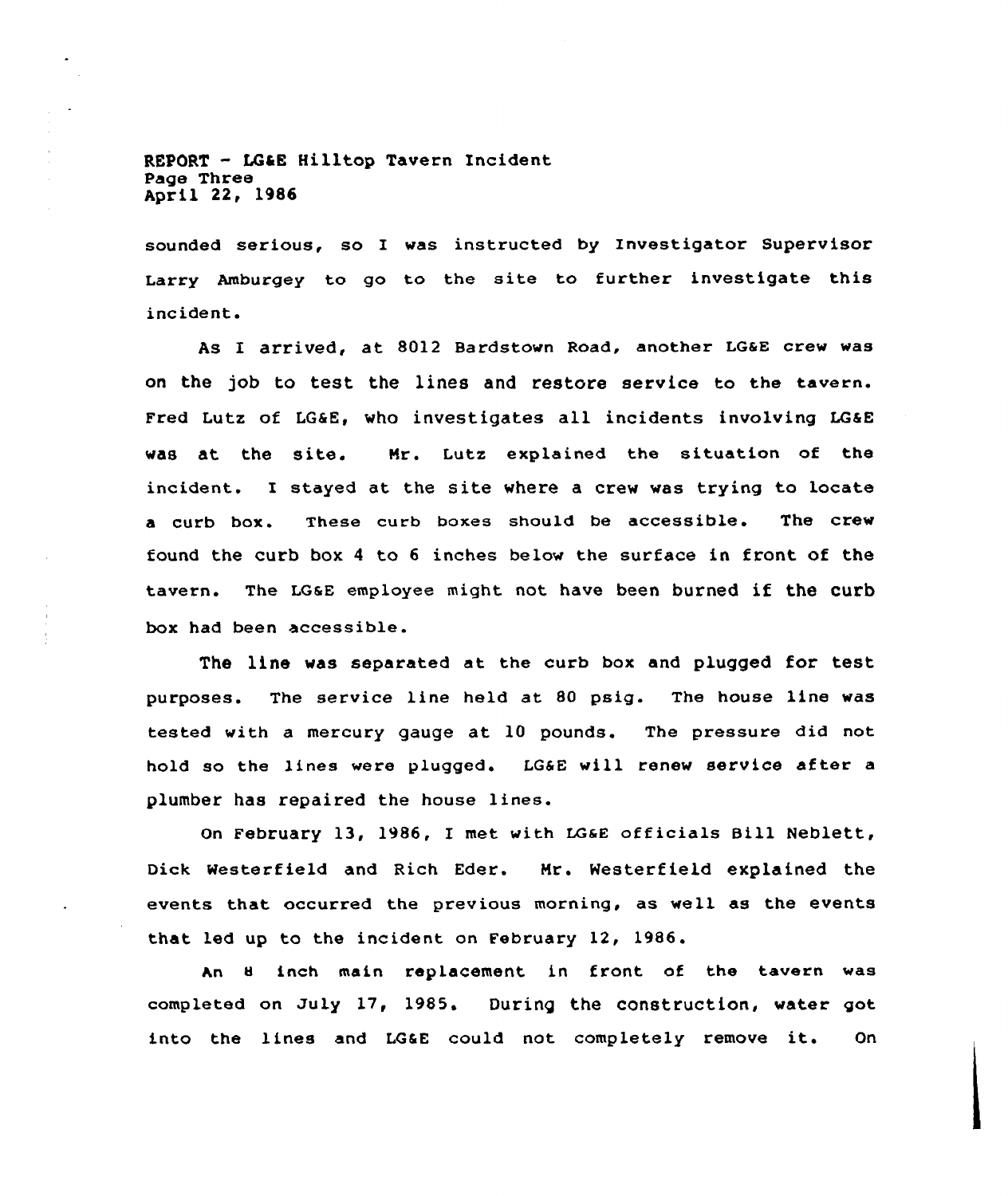REPORT - LG&E Hilltop Tavern Incident Page Four April 22, 1986

December 4, 1985, LGaE received a complaint from the tavern that the line was frozen. LGaE thawed the line and installed a light to keep any moisture in the meter set from freezing. Again on December 15, 1985, the line froze. This time the bulb had burned out. LG6E thawed the line and installed another bulb. Then on February 12, 19B6, once again the line froze, and once again the bulb had buxned out. The LGaE crew found the orifice of the regulator was frozen. One cxew member thawed the xegulator with a propane torch. After the xegulator had thawed he placed the torch about <sup>3</sup> ox <sup>4</sup> feet away. He said the torch was off. The gas was turned on to purge the line of water and the gas ignited. The gas was cut off by LG6E and one employee was badly burned at this time. The fire department quickly extinguished the fire. Attachments show damages.

On April 7, 1986, I again met with Dick Westerfield, Bill Neblett and Rich Eder to review the curb box accessibility records for this site. Records indicate that district 5, which includes Hilltop Tavern, was inspected for accessibility on May 7, 1985. The curb box was not accessible and was not attempted to be made accessible. However, due to a company error the wrong code was keyed into the permanent records which showed stop box being opexable instead of non-accessible.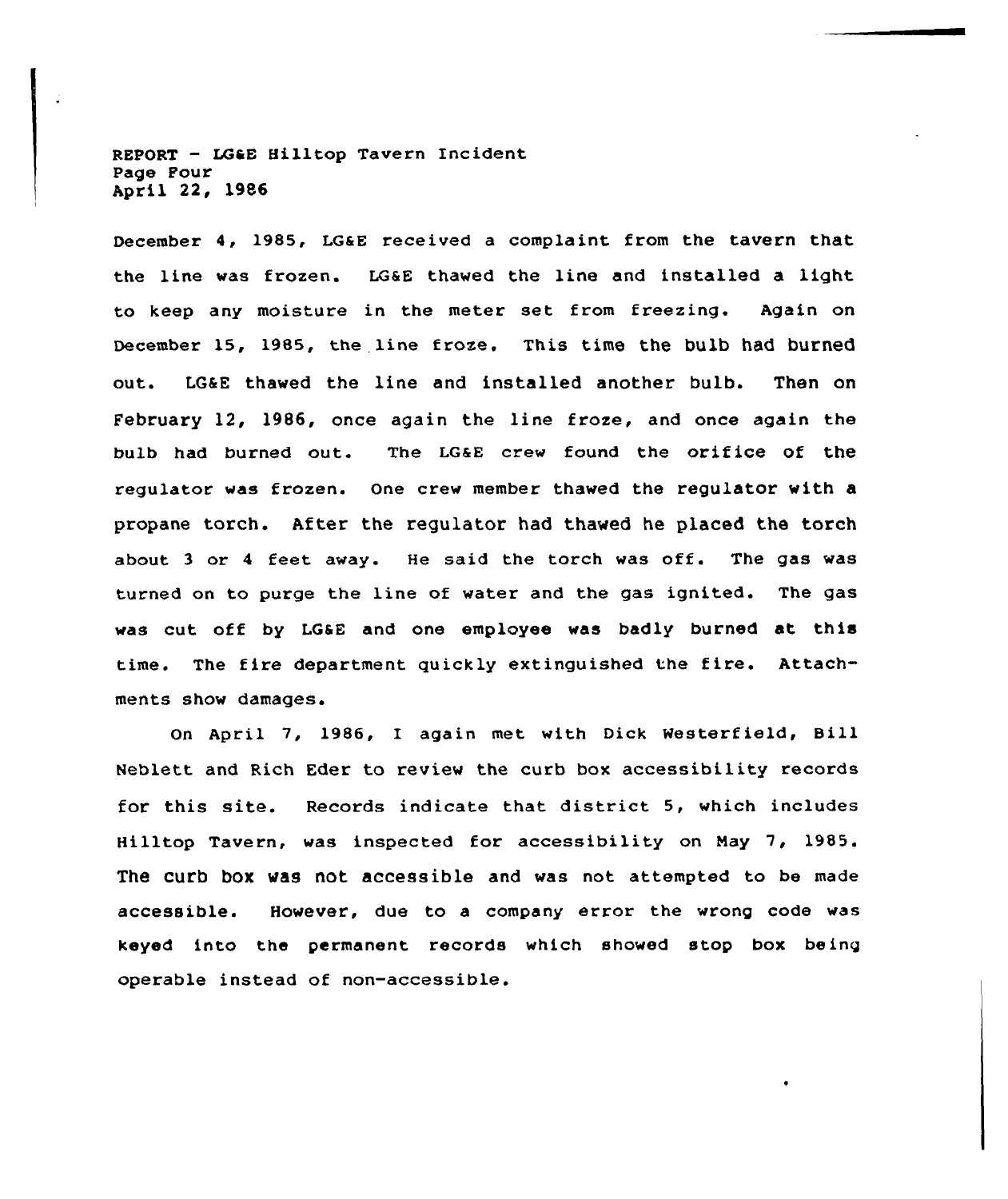REPORT — LG&E Hilltop Tavern Incident Page Pive April 22, 1986

# FINDINGS

LG&E has not complied with PSC regulation 807 KAR 5:006, Section 23(4)(a)3. The intent of. this regulation is to annually inspect the curb boxes to insure accessibility. All curb boxes that are not accessible shall be made accessible.

# RECONMENDATIONS

It is recommended that LG&E be cited for failure to comply with the curb box accessibility requirements under 807 KAR 5:006, Section 23(4)(a)3. The Commission staff recommends that a show cause proceeding be initiated against the utility.

At the proceeding, LG&E should be ready to explain why it is out of compliance with the Commission's rules and regulations. The utility should also be ordered to show cause why the Commission should not penalize it for the stated violation.

Respectfully submitted,<br>Juffuy M. Schroder

Jeffrey M. Schroeder

JNS/1r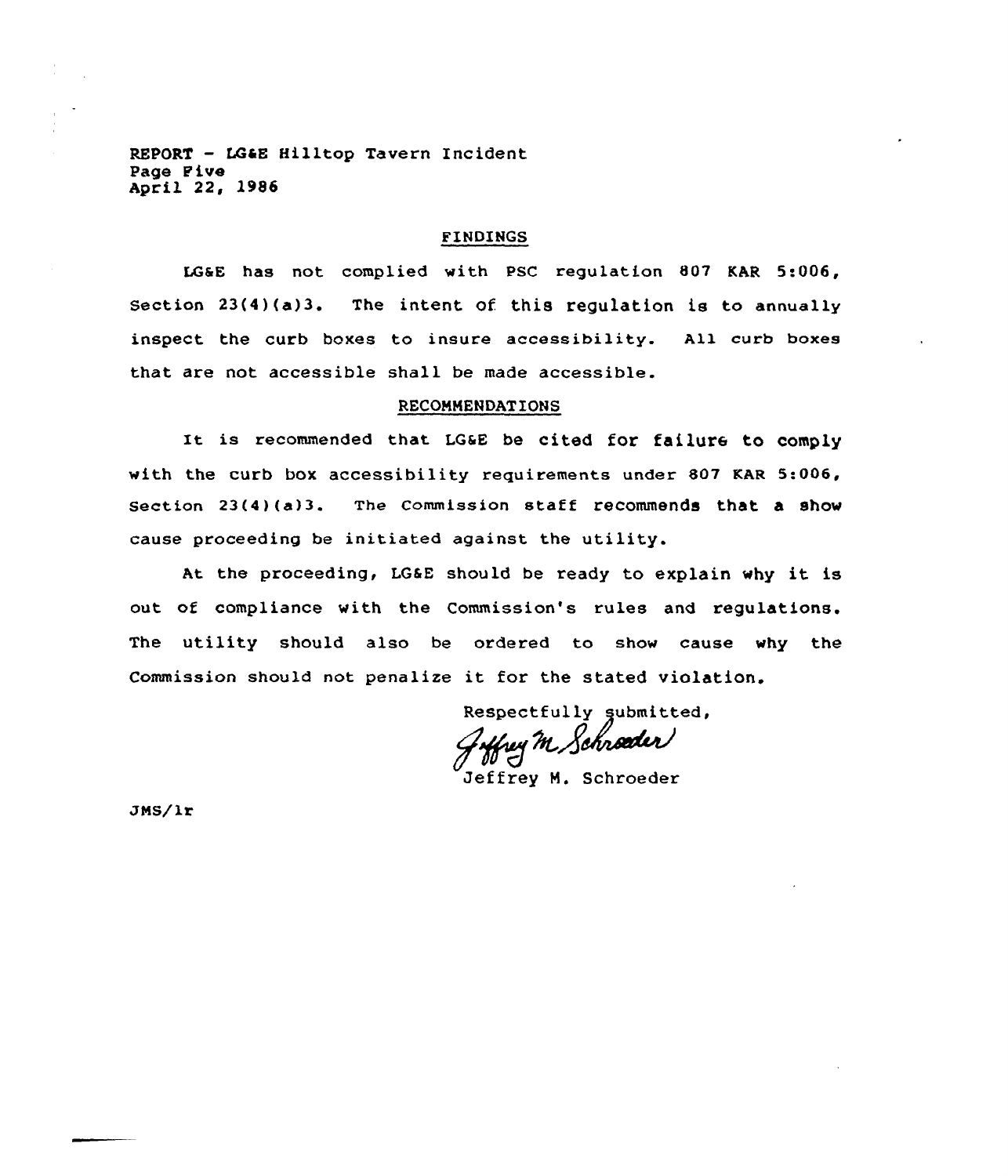Louisville Gas & Electric<br>Hilltop Tavern Incident

 $\mathcal{L}^{\mathcal{L}}\mathcal{L}^{\mathcal{L}}=\mathcal{L}^{\mathcal{L}}\mathcal{L}^{\mathcal{L}}\mathcal{L}^{\mathcal{L}}\mathcal{L}^{\mathcal{L}}\mathcal{L}^{\mathcal{L}}\mathcal{L}^{\mathcal{L}}\mathcal{L}^{\mathcal{L}}\mathcal{L}^{\mathcal{L}}\mathcal{L}^{\mathcal{L}}\mathcal{L}^{\mathcal{L}}\mathcal{L}^{\mathcal{L}}\mathcal{L}^{\mathcal{L}}\mathcal{L}^{\mathcal{L}}\mathcal{L}^{\mathcal{L}}\mathcal{L}^{\mathcal{L$ 

April 22, 1986



Two photographs show damage (sused by fire



 $\mathbb{R}^n$ 

 $\ddot{\cdot}$ 

 $\mathcal{L}^{\mathcal{L}}$  is the contract of the contract of  $\mathcal{L}^{\mathcal{L}}$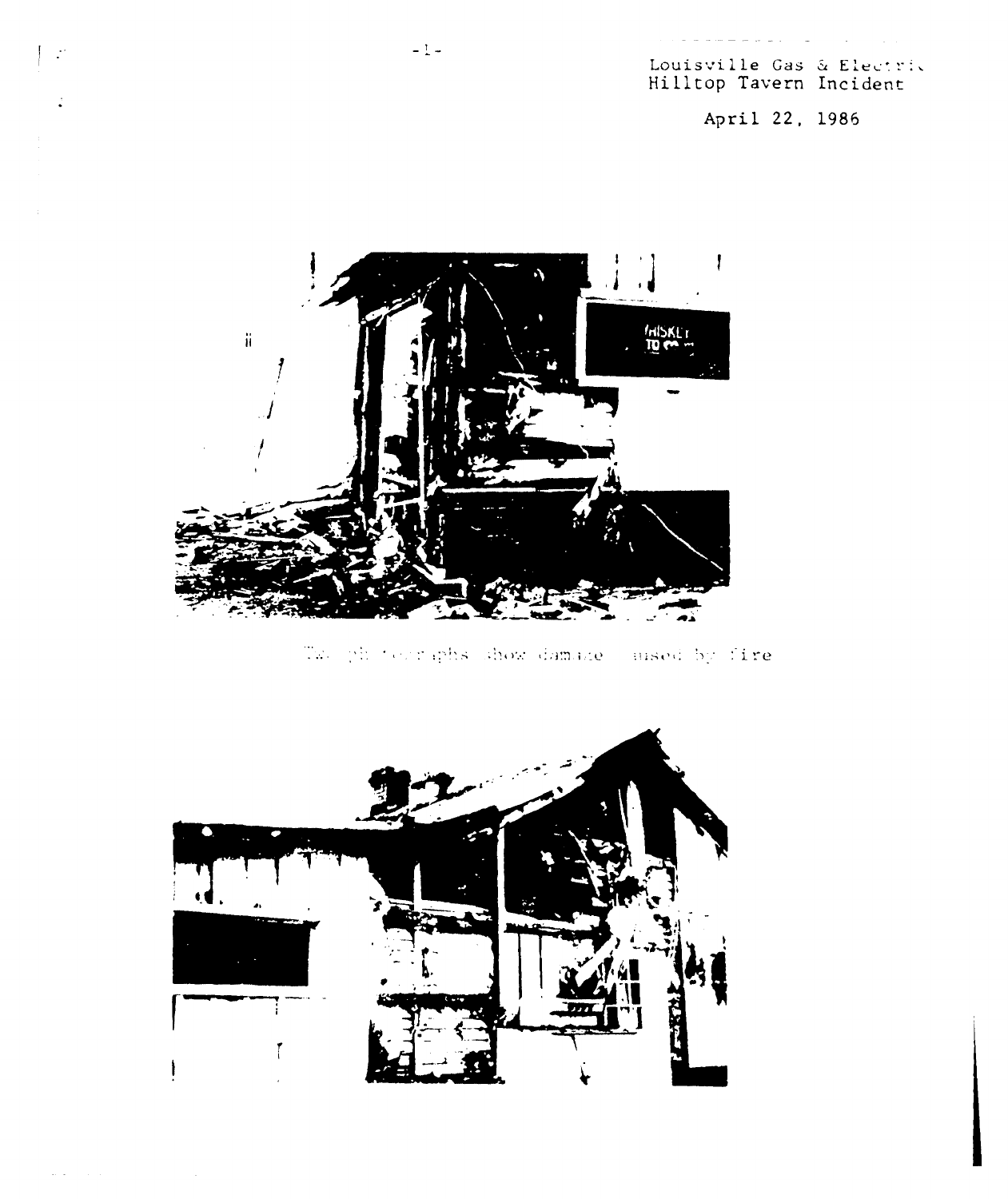# Louisville Gas & Electric )<br>Hilltop Tavern Incident April 22, 1986



Damaged meter set at Hilltop Tavern

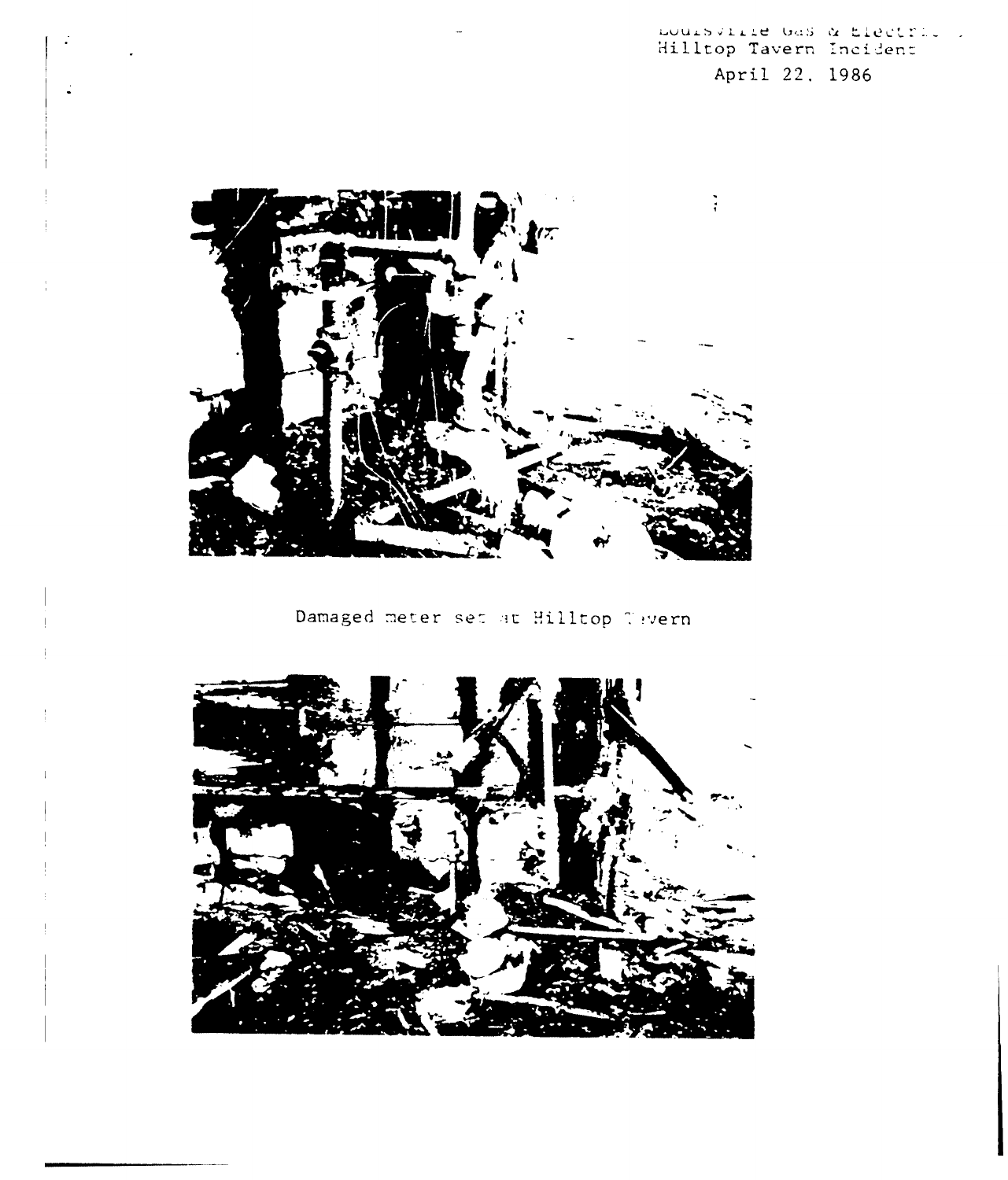April 22, 1986



 $\omega$   $\omega$   $\omega$ 

 $\|$   $\cdot$ 

Testing of customer service. The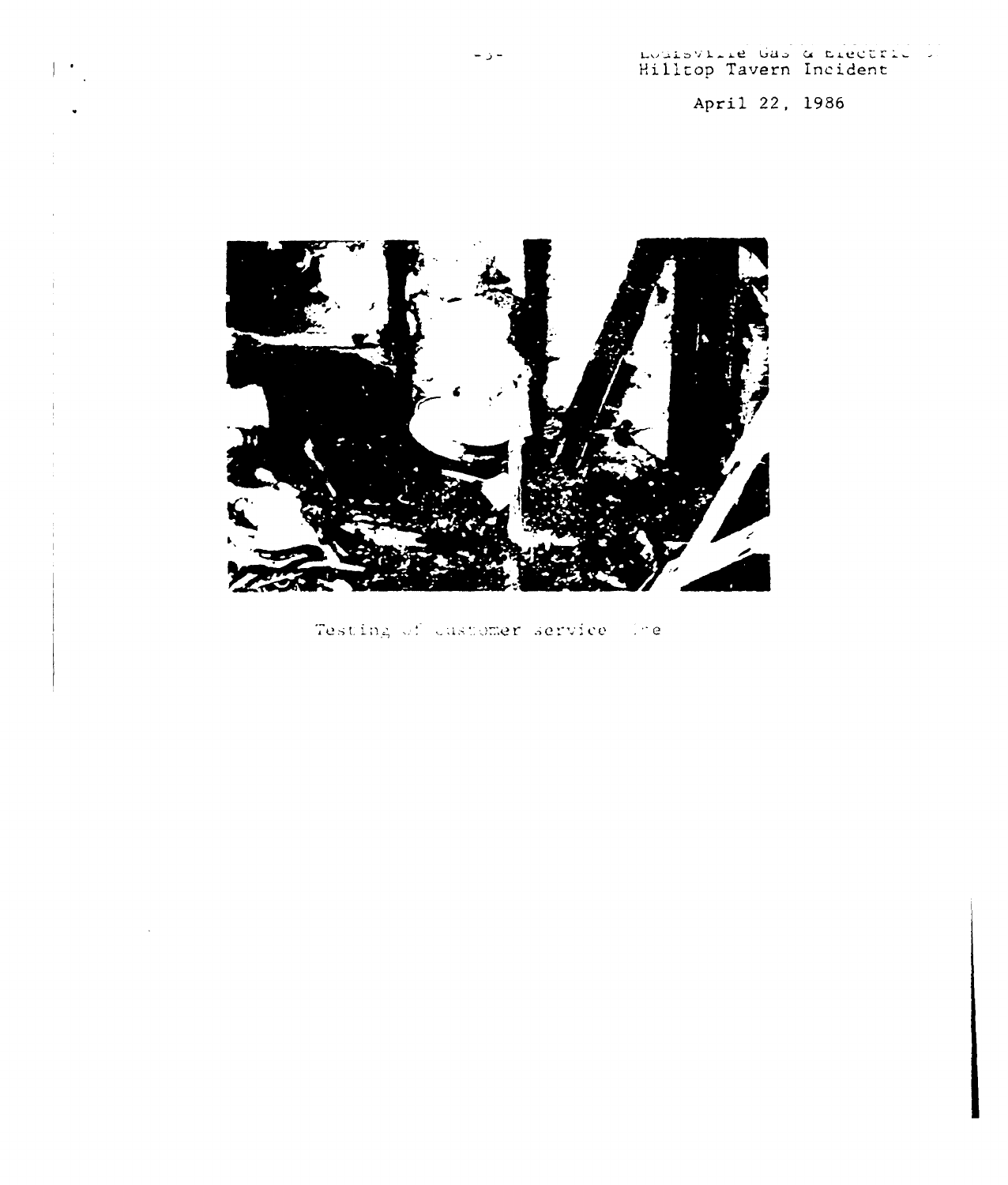Louisville Gas & Electric Co<br>Hilltop Tavern Incident

April 22, 1986



Hilltop Tavern curb box not accessible, 6"below surface